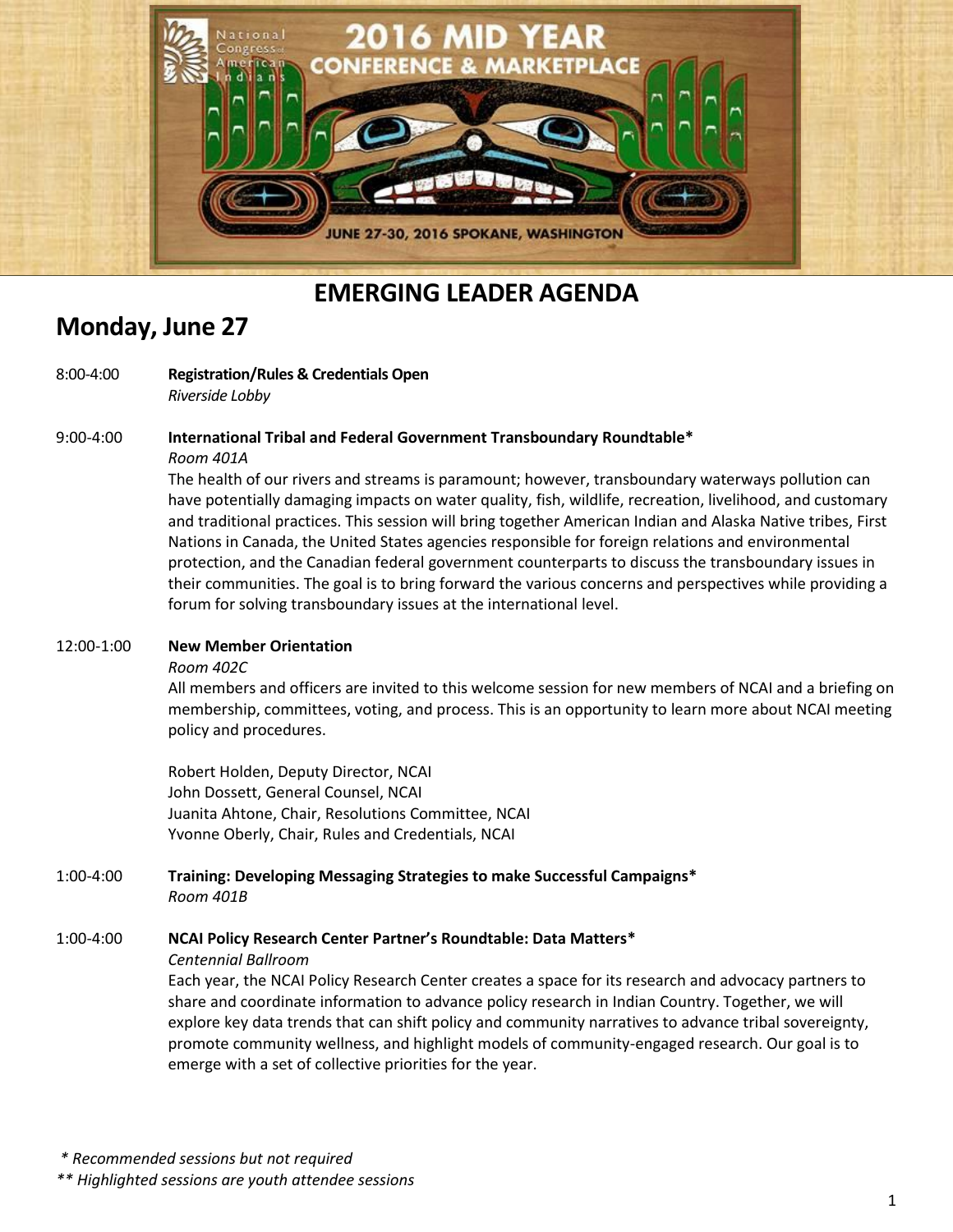| 4:00-6:00     | <b>NCAI Emerging Leaders Meet &amp; Greet, Overview of Week</b><br>Room 301<br>All youth attendees are invited to come to an exciting evening to get to know other Emerging Native<br>Leaders from across Indian Country. |
|---------------|---------------------------------------------------------------------------------------------------------------------------------------------------------------------------------------------------------------------------|
| $6:00 - 8:00$ | <b>Welcome Reception</b><br>Join us to kick off the welcome to the 2016 Mid Year Conference! Come enjoy great food and great company!                                                                                     |

### **Tuesday, June 28**

7:30-5:00 **Resolutions Office Open**  *Centennial Ballroom Show Office 1 & 2*

> **Registration/ Rules & Credentials Open** *Riverside Lobby*

- 8:00-8:30 **Emerging Leaders Morning Gathering** Come collect the daily challenges, get prepped for the day, and say good morning to other youth attendees.
- 8:30-10:30 **First General Assembly**

#### 10:30-12:00 **NCAI – How does the work happen?**

How does NCAI decide what issues to work on? Who gets to make those decisions? This is a training session to help understand the NCAI resolution process. What happens before the conference, at the conference, and after the conference in getting the work done.

#### 12:00-1:00 **Sovereignty in Action: DHAT**

What happens when tribes take a community concern into their own hands to make a positive change for their community. Tribes in Alaska have been asserting their sovereignty and coming up with dental health care options that work for their citizens. Now tribes in the Northwest are exploring with these options. How can other tribes benefit. What does this mean for the future? How will this affect all generations of our communities? This interactive session will not just be discussing DHAT but how this could be a model for other community concerns.

1:30-4:00 **Concurrent Breakout Sessions – Pick a session that interests you.**

**Native Vote Training: Tools that make a difference**

*Room 401A*

### **Tribal Climate Change Monitoring and Data Systems**

*Room 402B*

### **Resiliency - Behavioral Health**

*Room 401C*

#### **Protecting Our Cultural Resources: An Overview of Current Efforts**

*\*\* Highlighted sessions are youth attendee sessions*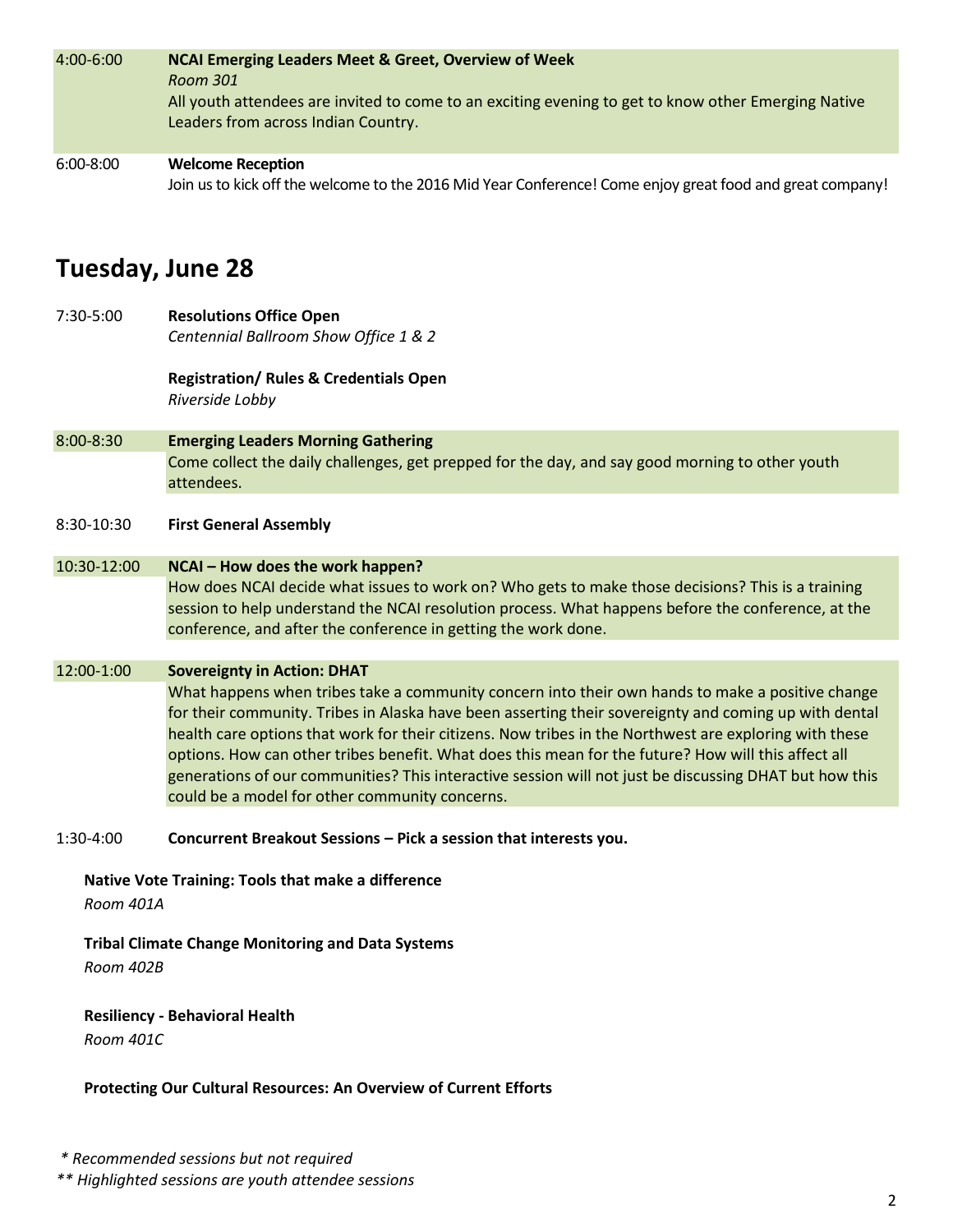#### *Room 402C*

#### **Partnering for Student Success**

*Room 401B*

#### **Public Safety – Tribal Law and Order Act**

*Room 402A*

## **Tribal Homeland Security, Border Crossing, and Emergency Management**

*Room 302A*

#### **Indian Child Welfare Act**

*Room 302B*

#### 3:00-4:30 **Tribal Governance in Action**

How the decisions today impact our generation? How was the breakout session you just attended connected with Tribal Governance? What were some tribes doing that was innovated? How can this help your work? What can you take back?

#### 4:15-6:15 **SUBCOMMITTEE MEETINGS** *closed to press*

6:30-9:00 **Cultural Night**

## **Wednesday, June 29**

#### 6:45 **Sunrise Ceremony\***

The NCAI Sunrise Ceremony will be held as a part of the observances and ceremonies during the National Days of Prayer to Protect Native American Sacred Places. The public is invited to attend NCAI's respectful observance to honor sacred places, sacred beings and sacred waters, and all those who care for them and protect them from harm.

| $7:15 - 8:15$ | <b>Regional Caucus Meetings</b>                                                                                                                                                                  | closed to press |
|---------------|--------------------------------------------------------------------------------------------------------------------------------------------------------------------------------------------------|-----------------|
| 7:30-5:00     | <b>Resolutions Open</b><br>Centennial Ballroom Show Office 1 & 2                                                                                                                                 |                 |
|               | <b>Registration/ Rules &amp; Credentials Open</b><br>Riverside Lobby                                                                                                                             |                 |
| 8:00-8:30     | <b>Emerging Leaders Morning Gathering</b><br>Come collect the daily challenges and ask any questions about the upcoming day.                                                                     |                 |
| $8:30-10:00$  | <b>Indian Child Welfare Act (ICWA)</b><br>Debrief from yesterday's breakout session and subcommittee. How can you as an Emerging Leader help<br>share Indian Countries story about our children. |                 |
|               |                                                                                                                                                                                                  |                 |

*\* Recommended sessions but not required*

*\*\* Highlighted sessions are youth attendee sessions*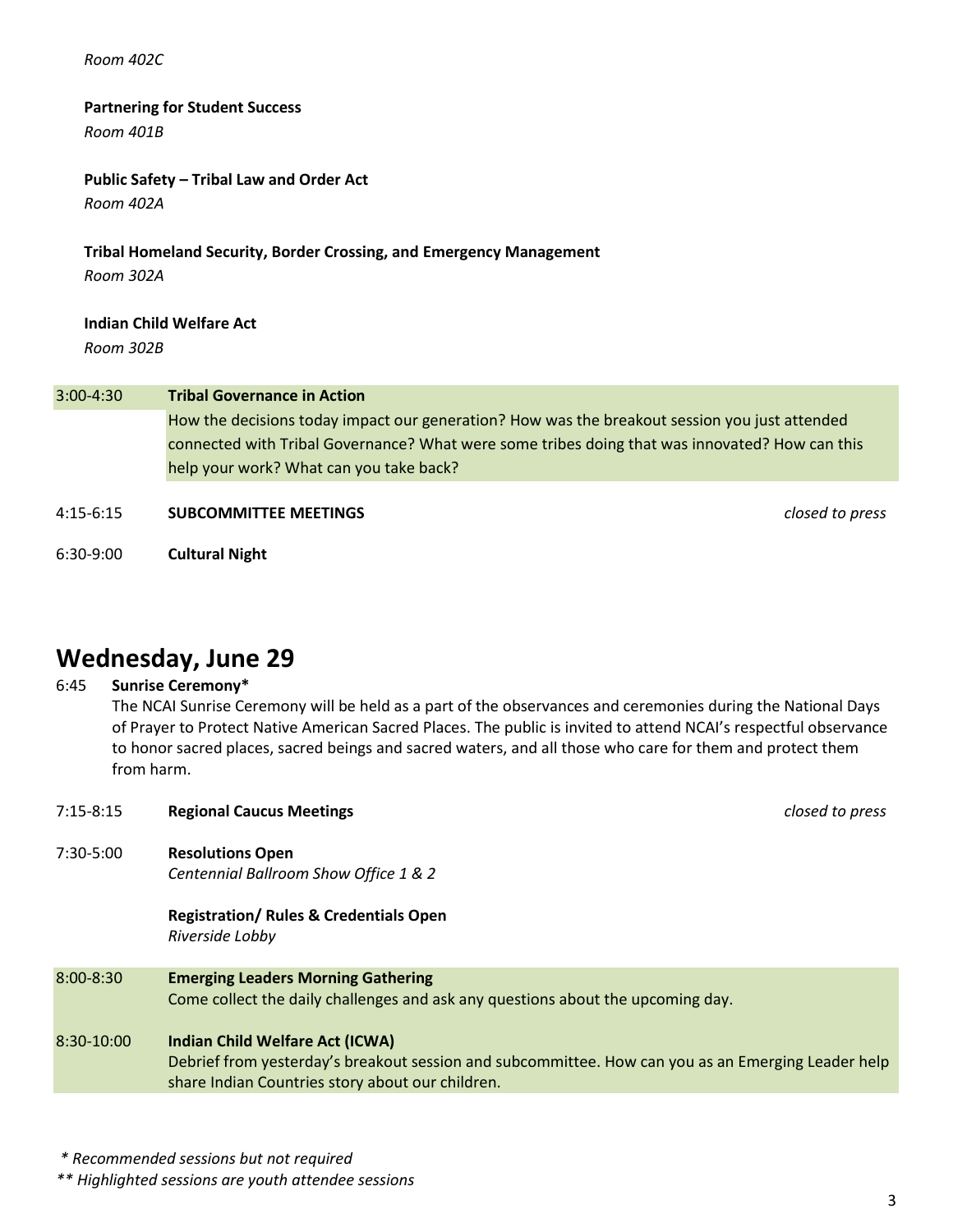| 10:30-12:00                                   | <b>Gen-I Commits to Native Vote</b><br>Elections are upon us so let's make our voice heard. This discussion is for those already of voting age,<br>those getting ready to vote for the first time, and those that are not voting age - so EVERYONE!                                                                                                                                                                                                                                                           |                 |
|-----------------------------------------------|---------------------------------------------------------------------------------------------------------------------------------------------------------------------------------------------------------------------------------------------------------------------------------------------------------------------------------------------------------------------------------------------------------------------------------------------------------------------------------------------------------------|-----------------|
| 12:00                                         | <b>Lunch Recess</b>                                                                                                                                                                                                                                                                                                                                                                                                                                                                                           |                 |
| 12:00-1:00                                    | <b>Health Walk</b>                                                                                                                                                                                                                                                                                                                                                                                                                                                                                            |                 |
| 12:00-1:00                                    | <b>Poster Session: Innovative Climates for Tribal Research</b><br>Riverside Lobby<br>Tribal Leaders continually share how much they value engaging with numerous scholars across varied<br>research disciplines in a condensed period of time. The poster session creates a supportive environment<br>for learning between presenters and other attendees. Participants walk from one poster to another to<br>hear poster presenters share cutting-edge research in a short (and meaningful!) period of time. |                 |
| 1:30-4:00                                     | Concurrent Breakout Sessions - Select a session that is of interest to you.                                                                                                                                                                                                                                                                                                                                                                                                                                   |                 |
| Room 401B                                     | <b>Creating Healthy Community Climates for Higher Education</b>                                                                                                                                                                                                                                                                                                                                                                                                                                               |                 |
| <b>Sovereignty &amp; Science</b><br>Room 401C |                                                                                                                                                                                                                                                                                                                                                                                                                                                                                                               |                 |
| The Future of Food<br>Room 402C               |                                                                                                                                                                                                                                                                                                                                                                                                                                                                                                               |                 |
| Room 402B                                     | Tribal Citizenship: Tribal Nations Creating Climates of Belonging & Community for the Future                                                                                                                                                                                                                                                                                                                                                                                                                  | closed to press |
| 3:00-4:30                                     | <b>Making a Difference</b>                                                                                                                                                                                                                                                                                                                                                                                                                                                                                    |                 |
|                                               | Let's use our voices to make a difference. How to take what we learned this week and make a difference<br>for Indian Country.                                                                                                                                                                                                                                                                                                                                                                                 |                 |
| $4:15-6:15$                                   | <b>FULL COMMITTEE MEETINGS</b>                                                                                                                                                                                                                                                                                                                                                                                                                                                                                | closed to press |
| 5:30-6:30                                     | Leadership - What does it mean to be a Tribal Leader<br><b>Room 301</b>                                                                                                                                                                                                                                                                                                                                                                                                                                       |                 |

# **Thursday, June 30**

7:15-8:15 **Regional Caucus Meetings** *\*\*Optional\*\* closed to press*  8:00-8:30 **Emerging Leaders Morning Gathering** Come collect the daily challenges and ask any questions about the upcoming day.

*\* Recommended sessions but not required*

*\*\* Highlighted sessions are youth attendee sessions*